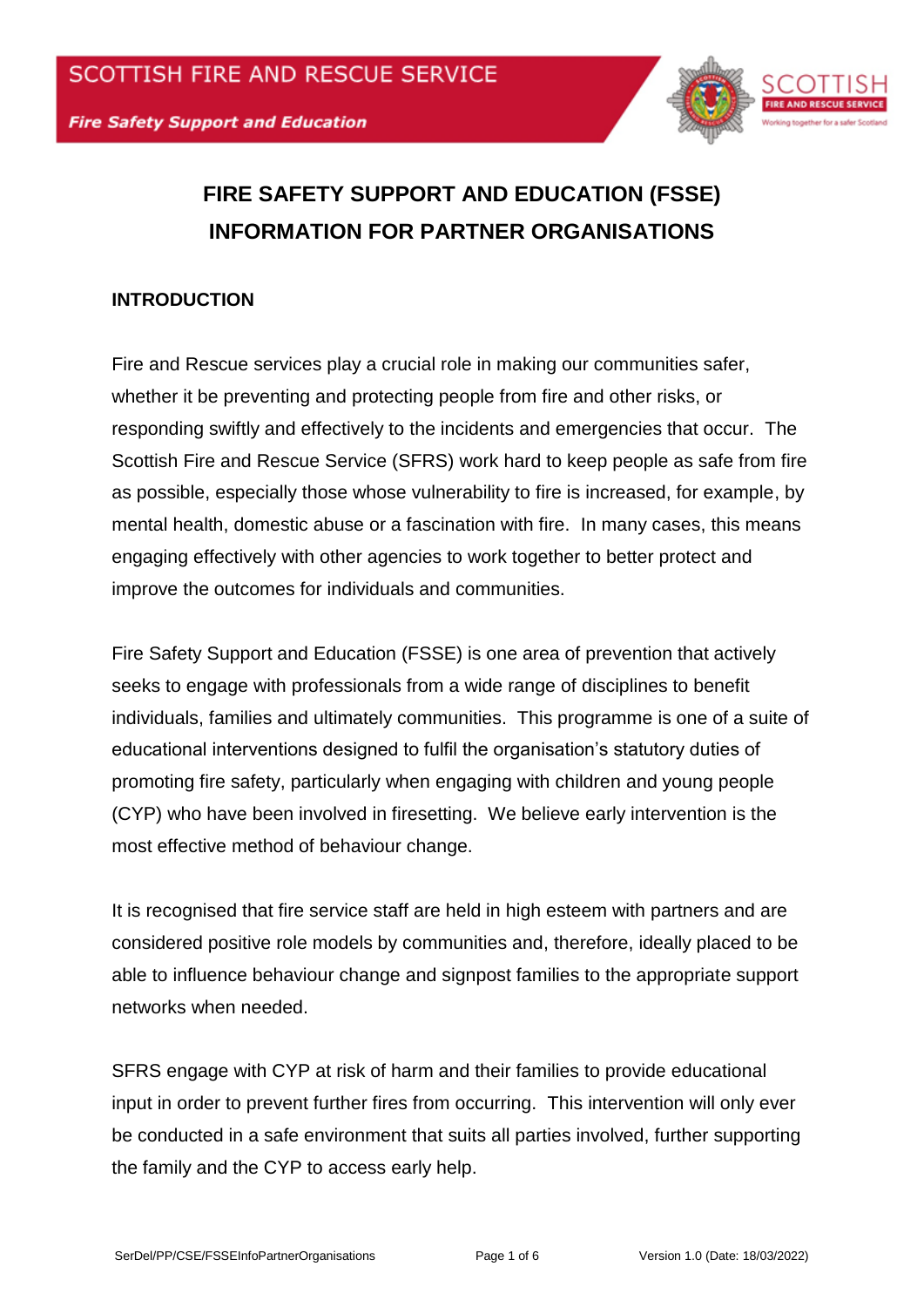SFRS will conduct, on average, 3 support visits / interventions with CYP and their families, where appropriate, to educate on the consequences of firesetting. Fire Safety Advisors are trained to deliver a specific educational framework and follow internal safeguarding policy and procedures to protect the wellbeing of CYP, family and communities.

## **WHAT IS FIRESETTING?**

It is important to establish a common understanding of what firesetting means from a fire service perspective; this is broader than a legal definition of setting fires as a criminal act. Firesetting behaviour is not a new problem and any community can be affected.

Wilful fire raising (Arson in England and Wales) is a legal term. It is a criminal act in which one wilfully and maliciously sets fire to or aids in setting fire to a structure, dwelling or property of another (a prosecution must prove that the fire was set by criminal design).

Firesetting is used as a wider term that "does not necessarily imply intent" (Emma J. Palmer, Laura S. Caulfield & Cliver R. Hollin). Many studies identify two basic types of behaviour in setting fires: fire play behaviours and firesetting behaviours, the defining difference being the degree of intent to cause harm or damage. (McCardle, Lambie & Barker-Collo, 2004, Putman & Kirkpatrick, 2005). Firesetting is any unsanctioned incendiary use of fire, including both unintentional and intentional involvement, whether or not an actual fire occurs.

SFRS consider firesetting as **behaviour** that includes setting fires, both accidentally and intentionally. Children and young people who demonstrate having a curiosity around firesetting (fire play behaviour) or those who set fires intentionally (regardless of their intent to cause harm or damage) are not labelled as 'firesetters' and SFRS will provide support and education for CYP and their families to impact behaviour change, promoting their safety and wellbeing.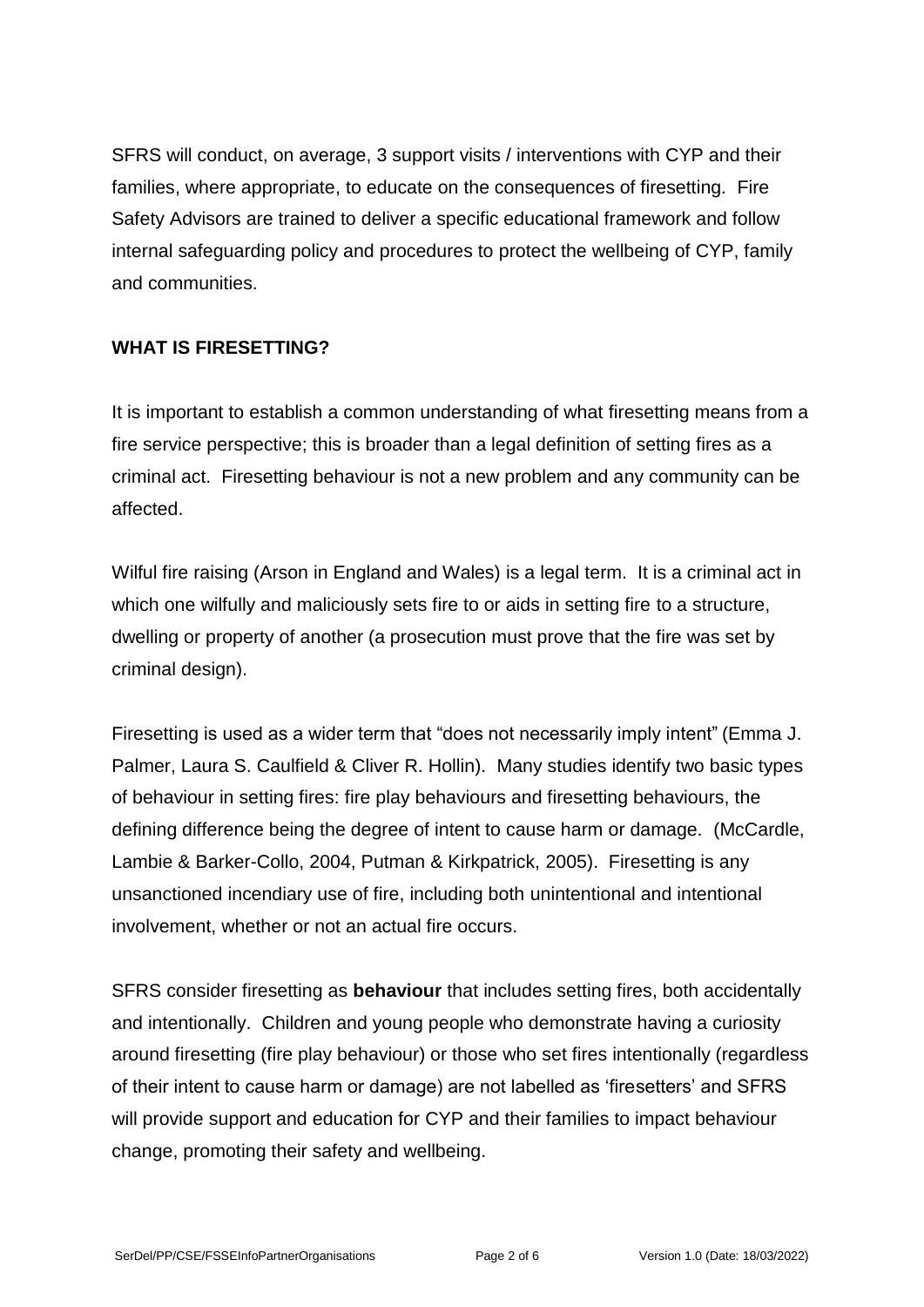# **Characteristics of Firesetting Curiosity (fire play behaviour)**

The term refers to an unintentional fire motivated by natural curiosity (experimental where the CYP will not understand the danger or complex process of fire). The CYP has no target for the fire and uses any available ignition source. The fire is set mostly at or near home and is unsophisticated in nature (involves common household items like paper and toys), the CYP does no planning prior to the incident and, if ignited, will try to put out the fire and/or seek help. Simply a **misuse** of ignition sources and fire. In these cases, it is advised a FSSE visit is carried out at home with the CYP and their family.

#### **Characteristics of Firesetting Behaviour**

Firesetting behaviour refers to an **intentional** act where CYP intentionally set fires, they are old enough to understand the dangers of their actions and can be aware or may be unaware of the seriousness of what *they are doing*. The term "intentional firesetting" is not necessarily synonymous with "pyromania".

Firesetting curiosity will have little intention to cause harm or damage, whereas firesetting behaviours are intentional acts that have a higher level of intent to cause harm or inflict injury. CYP can intentionally set fires but may not have the desire to cause harm or inflict injury, they may not be fully aware of the serious consequences firesetting can have.

There is a broad continuum from a young child who gets hold of matches or a lighter with little or no comprehension of the potential consequences, to an adolescent who sets fires to deliberately cause damage or harm. Firesetting also includes small fires set alone and in secret to groups who set fires as part of a social act. The extent or outcome of the fire, however, may not necessarily have been set with intention to cause damage or harm: quite small fires can be set maliciously, whereas extensive fires causing millions of pounds of damage, serious injury or death can be caused by a small fire that gets out of control.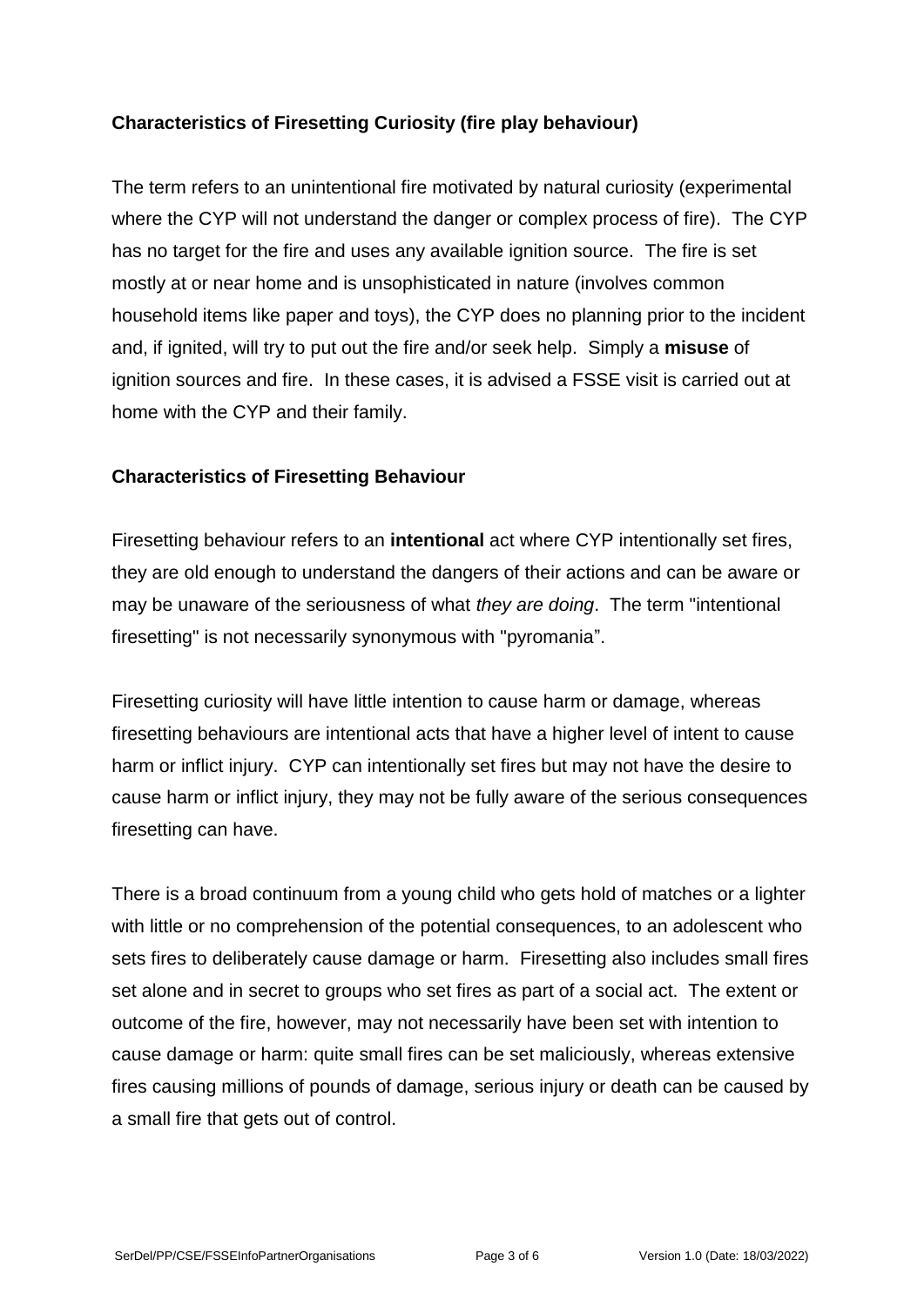All fires have the potential to cause injury, fatalities or damage and, as a fire service, we have a duty to take measures to prevent and reduce this risk. It is acknowledged by experts in the sector that the firesetter community are a group of individuals that pose the highest risk to fire services because these CYP have been identified by families and professionals alike that they show an unsafe and/or concerning interest in firesetting, exposing themselves, families and communities to injury and, at its worst, death as a result of their firesetting behaviour. CYP of all ages and backgrounds can engage in firesetting behaviour, this behaviour can be predictable, progressive and often preventable.

This means we should consider involvement with all CYP who are involved in setting fires. Support and education from trained advisors can reduce and prevent such behaviour. This may not necessarily involve direct contact with CYP and their families; in very young children, it will probably be the parents or carers who require the support and, in extreme cases, it may be providing support to psychologists or other professionals to be able to carry out this intervention. Working in partnership to support and educate CYP can reduce the risk of reoccurrence.

## **WHO IS FSSE FOR?**

FSSE has been designed for CYP up to the age of 18 years. Although it is acknowledged that adult education is a different model of intervention, historically, FSSE has supported individuals over the age of 18. Prior to the educational input, a trained FS Advisor will work with the referring agency or a key worker to determine if FSSE is an appropriate programme and assess each case individually.

Fire related antisocial behaviour places a significant demand on the resources of the SFRS, other public services and communities. These acts include deliberate fire setting, malicious actuation of fire alarm systems, hoax calls, hydrant abuse and attacks on personnel. FSSE is designed to address any of these issues with CYP in the aim to re-educate and make communities safer.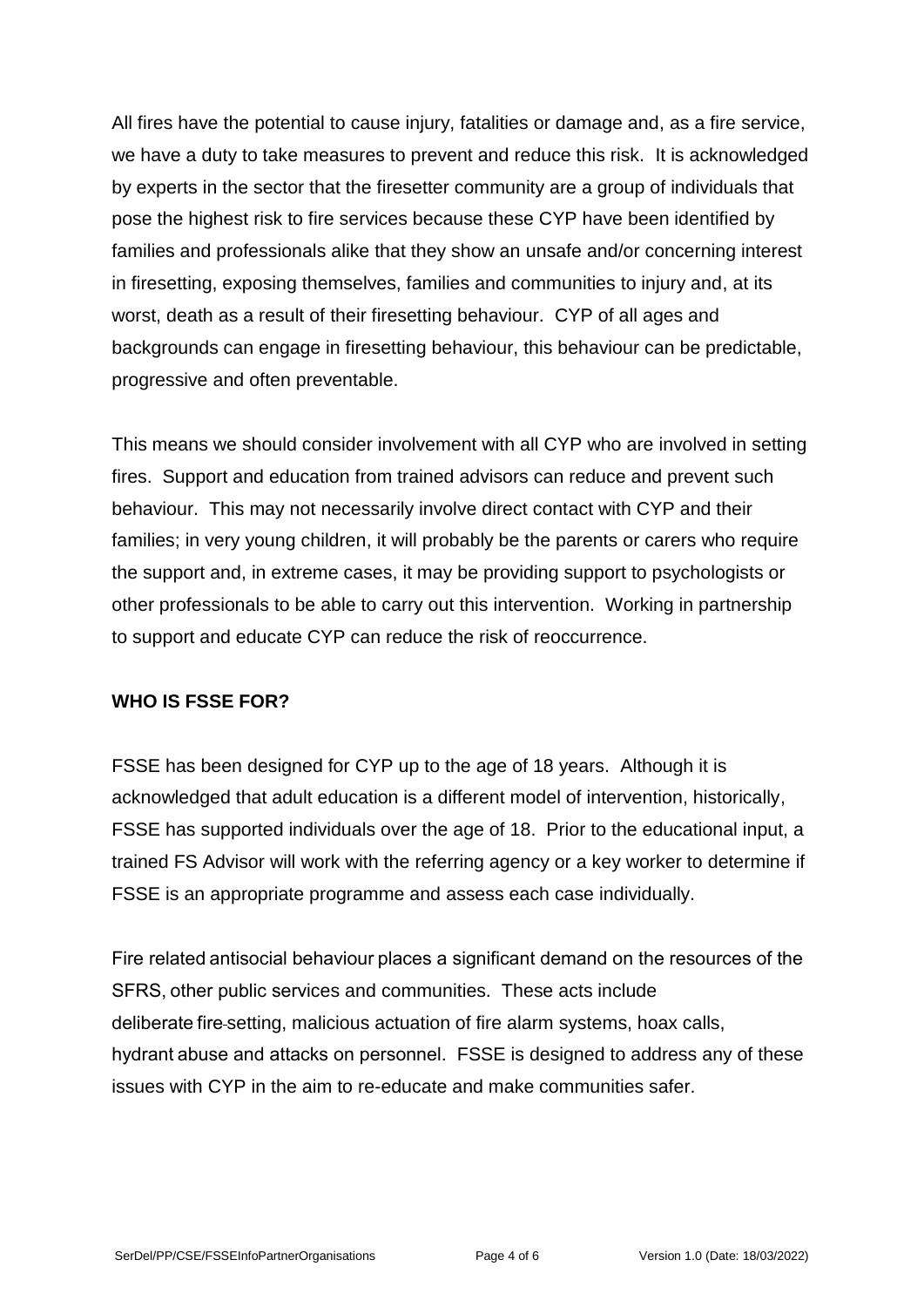# **HOW CAN SFRS SUPPORT**

Due to the recognised risk of firesetting, SFRS have ensured that staff involved in this educational intervention are suitably skilled and supported and understand the complexities of firesetting behaviour.

Anyone who has a concern regarding a CYP and Firesetting should complete the FSSE referral form section A and send it to their local SFRS Community Action Team. Alternatively, it can be emailed to [SFRS.youthengagement@firescotland.gov.uk.](mailto:SFRS.youthengagement@firescotland.gov.uk)

The referring agency should seek consent from the person with parental responsibility for the CYP prior to the referral being made.

Once the local area has received the referral, a FS Advisor will get in touch with the referrer for any further information required, then will contact the CYP parent / carer to understand the level of smoke detection and fire escape plan within their home.

By working in partnership with the referrer or any other relevant agency, SFRS can provide a more in-depth holistic programme for CYP and their families. Any joint interventions established will set clear expectations from each partner at the start of the programme.

## **ENGAGEMENT WITH CYP AND THEIR FAMILIES**

Through supporting the right people at the right time, FSSE will offer a flexible approach to assist in the education of those 18 and under who demonstrate an unsafe or concerning interest in fire or have had an involvement with fire related antisocial behaviour. 

Consent must be obtained by SFRS from the adult with parental responsibility for the CYP. This consent form will include a privacy statement explaining data protection. Each session will be carried out by two members of the SFRS (1 if the intervention is